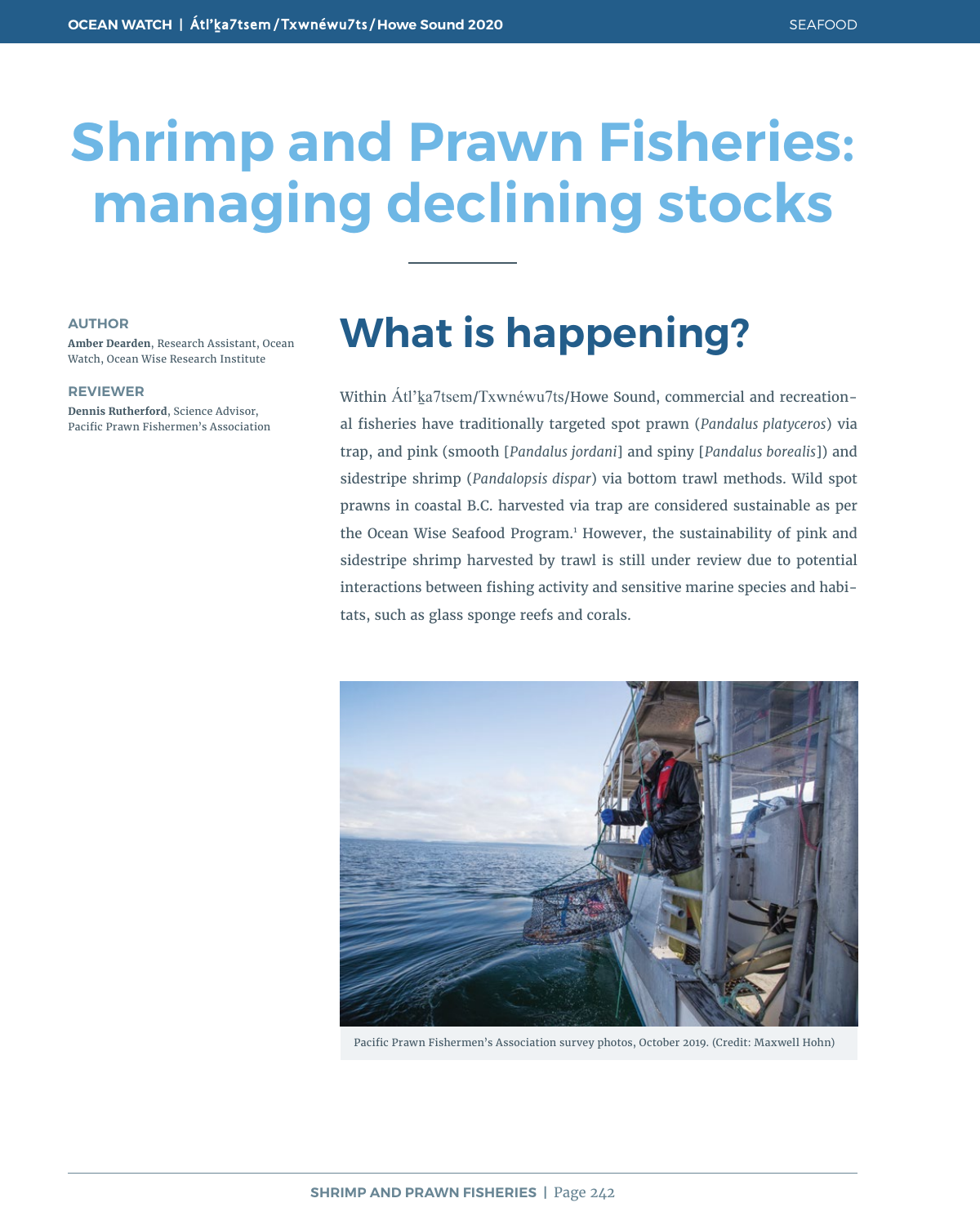### **What is the current status?**

Although annual stock sizes can vary, regional declines in pink and sidestripe shrimp stocks have been observed since 2014. Declining stock size has led to the closure of the Fraser River Shrimp Management Area (SMA), which includes  $\text{Atl'ka7}$ tsem/Txwnéwu7ts/ Howe Sound waters.<sup>2-4</sup> Prawn stock status (based on using commercial catch as a proxy of abundance) in Átl'ḵa7tsem/Txwnéwu7ts/Howe Sound has been more variable, with a record low catch in 2017, followed by a slight increase in 2018 (Figure 1).

Stock status of pink and sidestripe shrimp is estimated using data collected during annual fishery independent trawl surveys conducted by the Fisheries and Oceans Canada (DFO). In 2017/18, stock size of pink shrimp in the Fraser River SMA was estimated to be below the Limit Reference Point (LRP)<sup>i</sup> and in the critical zone<sup>i</sup>.

i) Limit Reference Point (LRP) = ~30% of estimated sustainable yield; Critical zone – stock status falls below the Limit Reference Point (LRP).



**Figure 1.** 2006-2018 Commercial catch (tonnes) of prawn and shrimp by trap and trawl methods from Átl'ḵa7tsem/Txwnéwu7ts/Howe Sound.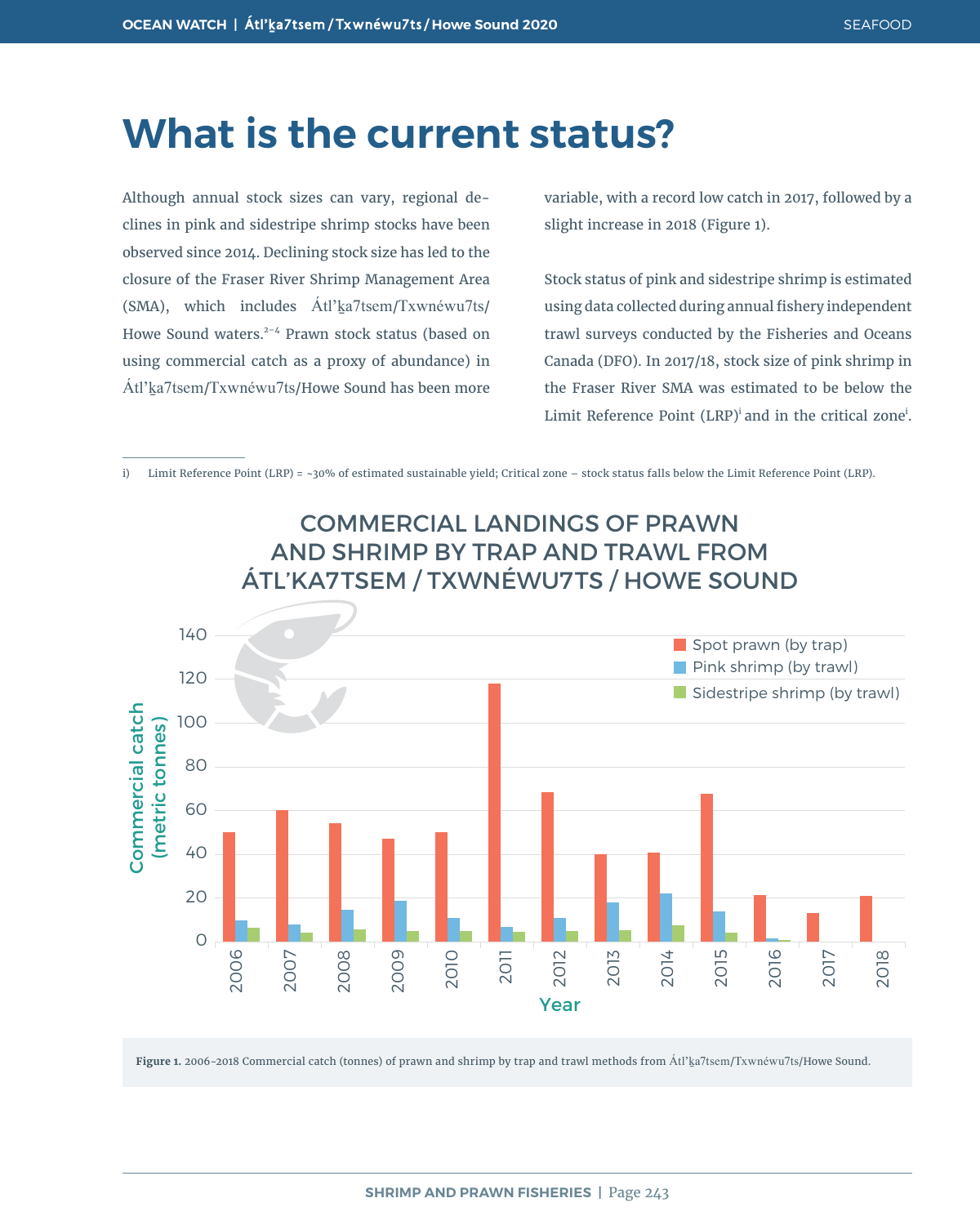

Spot prawn (*Pandalus platyceros*). (Credit: Maxwell Hohn)

Sidestripe shrimp stock size was estimated to be above the Upper Stock Reference (USR)<sup>ii</sup> and in the healthy zone<sup>ii</sup>.<sup>5,6</sup> When either pink or sidestripe shrimp stocks fall into the critical zone, no harvesting is allowed for either species due to the difficulty of species-specific targeting using trawl gear.

In 2017, as a result of pink shrimp being in the critical zone, the shrimp fishery using bottom trawl methods was closed and has remained closed (Figure  $1$ ).<sup>5,6</sup> As of 2019, pink shrimp stocks for the Fraser River SMA are still in the critical zone.<sup>2</sup> The estimated sidestripe stock biomass has decreased from ~153.5 t in 2018 to ~123.1 t in 2019, now falling below the USR and into

the cautious zone<sup>iii</sup>.<sup>2</sup> For stocks in the healthy zone, a 35% catch rate of total estimated biomass is set; for the cautious zone, a declining catch rate is set based on proximity to the LRP<sup>iv</sup>. For the critical zone, a  $0\%$ catch rate is set.7

The status of prawn stock size is monitored during the commercial trap fishery that occurs during May and June. When numbers of breeding females approach or reach the management target, the trap fishery closes for the season.3 The management target is akin to a USR; therefore prawn stocks are considered to be in the healthy zone. DFO conducts a post-season prawn stock survey in November each year. The recreation-

ii) Healthy zone – stock status is above the Upper Stock Reference (USR); USR = ~80% of estimated sustainable yield.

iii) Cautious zone – stock status falls between LRP and USR.

iv) Limit Reference Point – the LRP is the stock size delineating the cautious and the critical zones.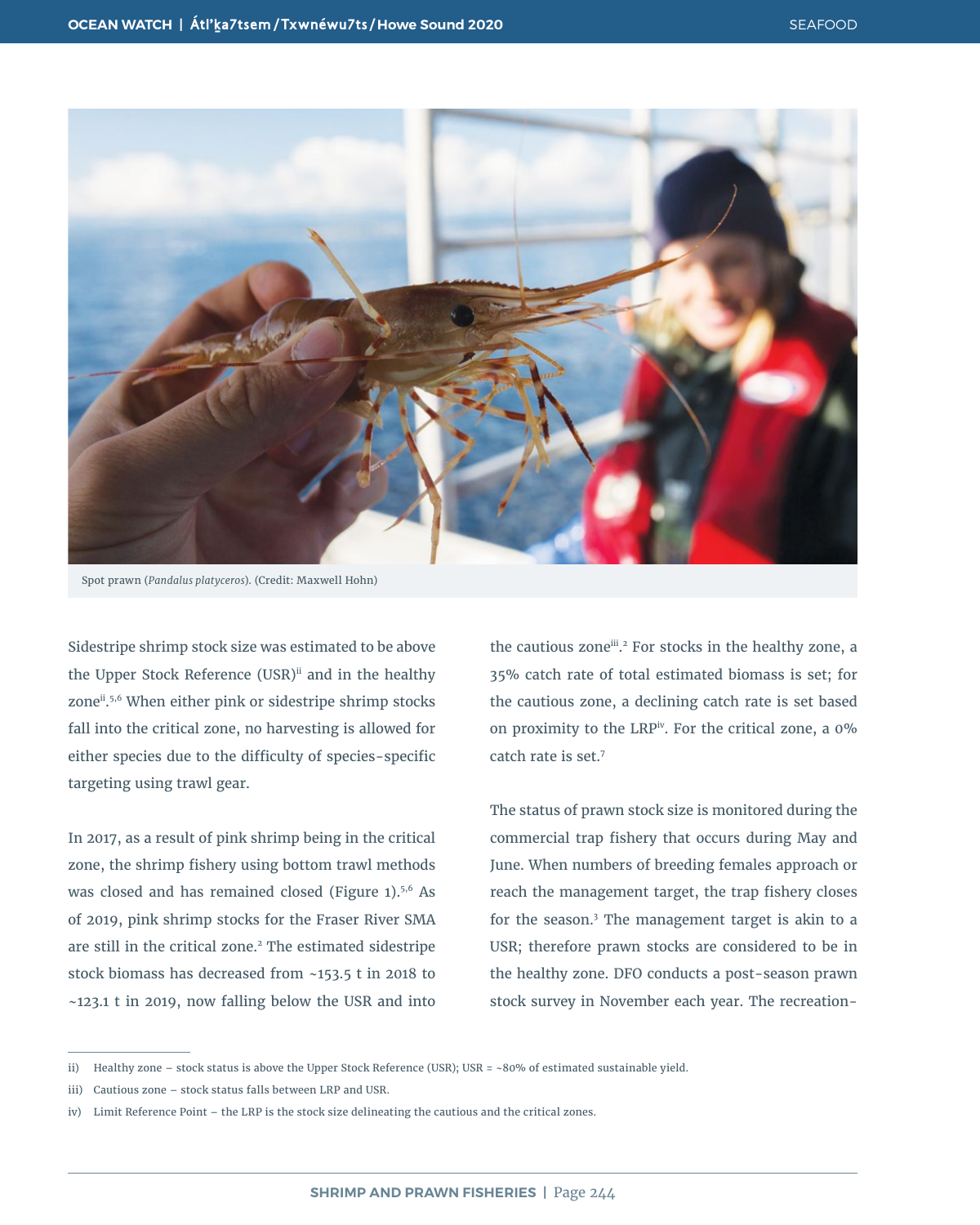al prawn trap fishery is open all year; however, if the number of breeding females drops below target based on the November survey, portions of  $\text{Atl}'\text{ka7tsem/Tx-}$ wnéwu7ts/Howe Sound are closed to fishing for the remainder of the recreational fishing season.

In addition to fisheries closures, other government efforts to increase the sustainability of shrimp trawl and prawn trap fisheries include:

- Improved technology, gear and bait. Increased recreational participation in recent years has led to discussions with DFO and the Sport Fishing Advisory Board on decreasing the daily recreational catch limit for prawns.3 As of April 2020, the recreational prawn daily catch limit reduced to 125<sup>v</sup>.
- The semi-annual DFO survey of prawn stocks in Átl'ḵa7tsem/Txwnéwu7ts/Howe Sound continued in February and November 2016, 2017 and 2018.<sup>3</sup> This study commenced in 1985 and contributes to a long-term data set of valuable information on the fluctuating prawn stock status in  $\text{Atl}'\text{ka7}$ tsem/ Txwnéwu7ts/Howe Sound. Current reports do not mention 2019, and no data are available.
- Any interactions between commercial fishers and marine mammals is now required to be reported, including accidental drowning, bycatch, entanglements, collisions and fatalities.<sup>2,4</sup> This can be done via the Marine Mammal Incident Hotline (1-800- 465-4336).

Bycatch is inevitable with trap and trawl fisheries and is a significant issue throughout the world's oceans. Programs to minimize bycatch include increased bycatch monitoring by observers, area closures and seasonal closures. There were 18 fishery-independent at-sea observers deployed for the 2018 prawn trap fishing season along the B.C. coast.<sup>3</sup> These observers undertake sampling, which helps with decision-making related to in-season closures, as well as assisting with enforcement. As was reported in Ocean Watch Howe Sound Edition (OWHS) 2017, 80% of the total commercial fleet was checked for compliance during the fishing season throughout the B.C. coast.<sup>3</sup> Bycatch reduction devices<sup>vi</sup> for trawl nets are also mandatory throughout the Pacific Northwest.

Extra concern surrounds Committee on the Status of Endangered Wildlife in Canada (COSEWIC) listed species within the B.C. shrimp trawl and prawn trap fisheries. Eulachon bycatch in the shrimp trawl fishery and some species of rockfish in the prawn trap fishery are a concern.<sup>4,8</sup> As mentioned previously (see Prawn [and Shrimp Fisheries](https://oceanwatch.ca/howesound/wp-content/uploads/sites/2/2016/12/OceanWatch-HoweSoundReport-PrawnAndShrimpFisheries.pdf), OWHS 2017), Rockfish Conservation Areas are closed to trawl fishing but open to commercial and recreational prawn trap fishing (see



Checking for eggs. (Credit: Maxwell Hohn)

v) [Recreational catch limits listed here: www.pac.dfo-mpo.gc.ca/fm-gp/rec/tidal-maree/a-s28-eng.html.](http://www.pac.dfo-mpo.gc.ca/fm-gp/rec/tidal-maree/a-s28-eng.html)

vi) Bycatch reduction devices are used to reduce the amount of non-target species caught.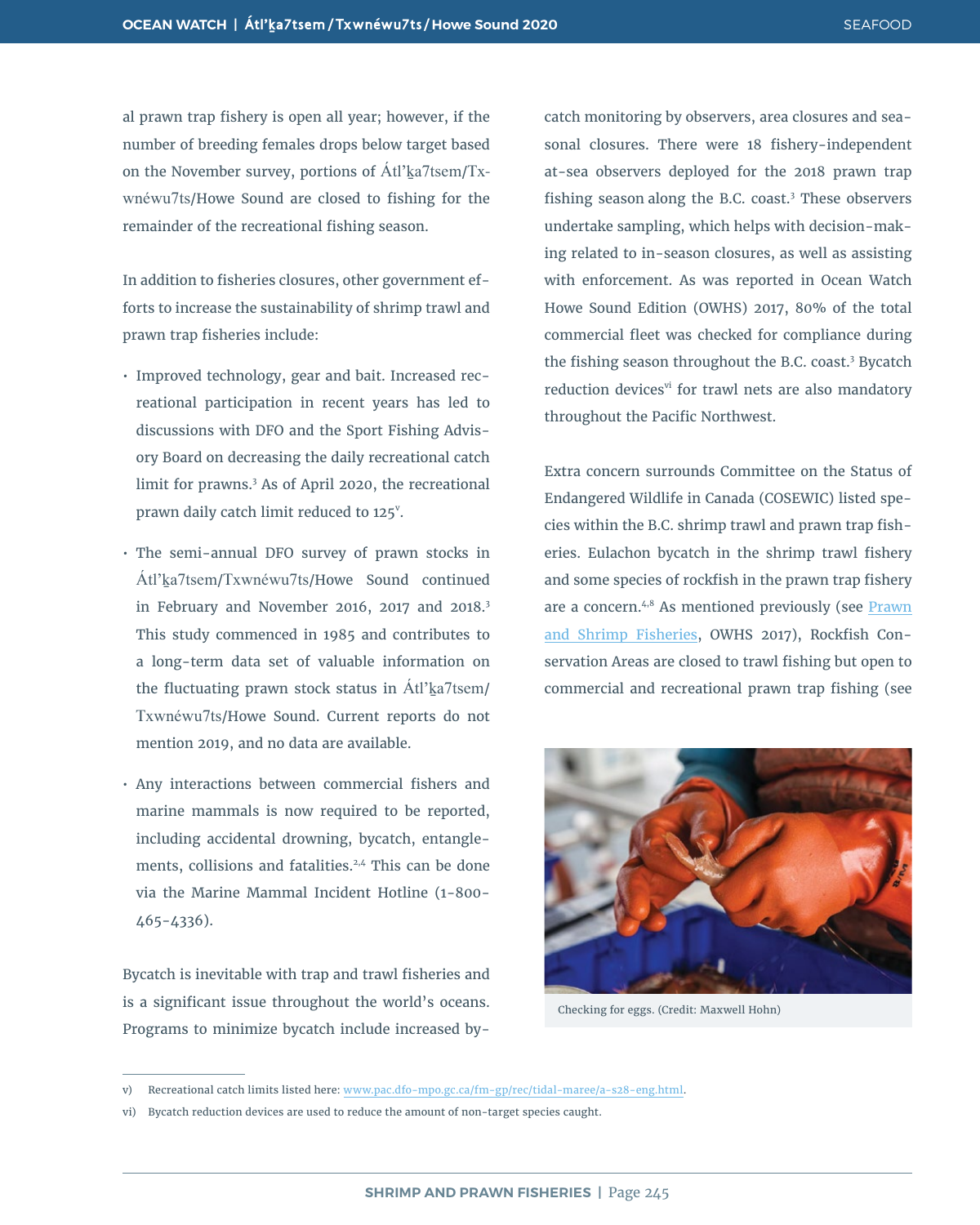[Marine Protected Areas,](https://oceanwatch.ca/howesound/wp-content/uploads/sites/2/2016/12/OceanWatch-HoweSoundReport-MarineProtectedAreas.pdf) OWHS 2017). The number of juvenile rockfish caught as bycatch varies annually. Although rockfish mortality by the prawn trap fishery is considered low relative to all other sources of mortality, the commercial prawn industry is proactively working to reduce bycatch mortality.

One way to reduce mortality of bycatch is by using devices called rockfish descenders. They have been shown to be very effective at reducing barotrauma<sup>vii</sup> by allowing the rockfish to quickly be lowered back down and released at the depth they were caught. From April

1, 2019, recreational fishers are now required to use these devices.9 The commercial prawn industry will be encouraged to start using descenders, particularly for the COSEWIC-listed Quillback (*Sebastes maliger*) and Yelloweye (*S. reuberrimus*) species in the 2020 season.

Overall, Rockfish Conservation Areas and the activities permitted in them are under review. Rockfish Conservation Areas, sponge reef closures and no take zones are distributed throughout Atl'ka7tsem/Txwnéwu7ts/Howe Sound (Figure 2).

### **What are the potential impacts of climate change on these fisheries?**

Shrimp and other crustaceans are at medium risk from climate change largely due to their low mobility, meaning they are less able to move to more suitable areas, and their high dependency on environmental conditions for their life cycle.10,11 However, predicting the specific impact of climate change to prawn and shrimp stocks within Átl'ka7tsem/Txwnéwu7ts/Howe Sound and the Strait of Georgia is difficult.

Shrimp populations off the west coast of B.C. have been seen to decrease in number with increasing sea surface temperatures, $12$  suggesting they prefer cooler water. Growth rates of similar shrimp species to those mentioned here have been closely linked with water temperature, with faster growth rates observed in cooler temperatures.<sup>13</sup> As water temperature increases, possible negative impacts on a variety of

functions may be seen, including a reduction in the number of reproducing females, growth rates, developmental rates, egg production and larval survival of spot prawns.11,13 Thus, any increase in water temperature may be detrimental to shrimp and prawn size and stocks. Pink shrimp species are also experiencing a northward range expansion in the Canadian Pacific because of ocean warming.<sup>14</sup> Additionally, more acidic conditions have been shown to result in delayed development of juvenile spiny pink shrimp.<sup>15</sup>

vii) Barotrauma – injury related to changes in pressure, caused by ascending too quickly to the water's surface.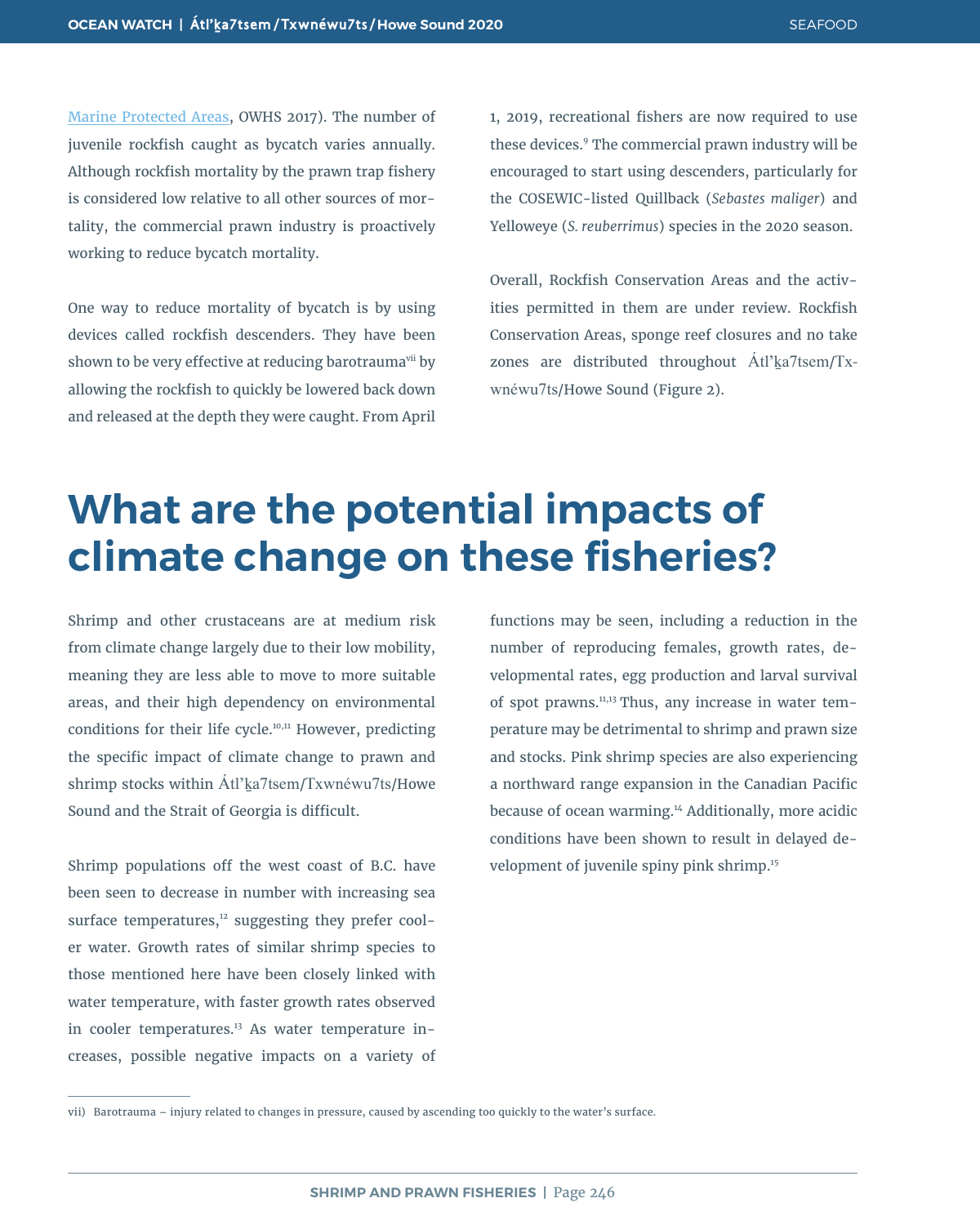

**Figure 2.** Rockfish conservation areas, glass sponge reefs and sponge reef fishing closures within Átl'ḵa7tsem/Txwnéwu7ts/Howe Sound.<sup>16</sup>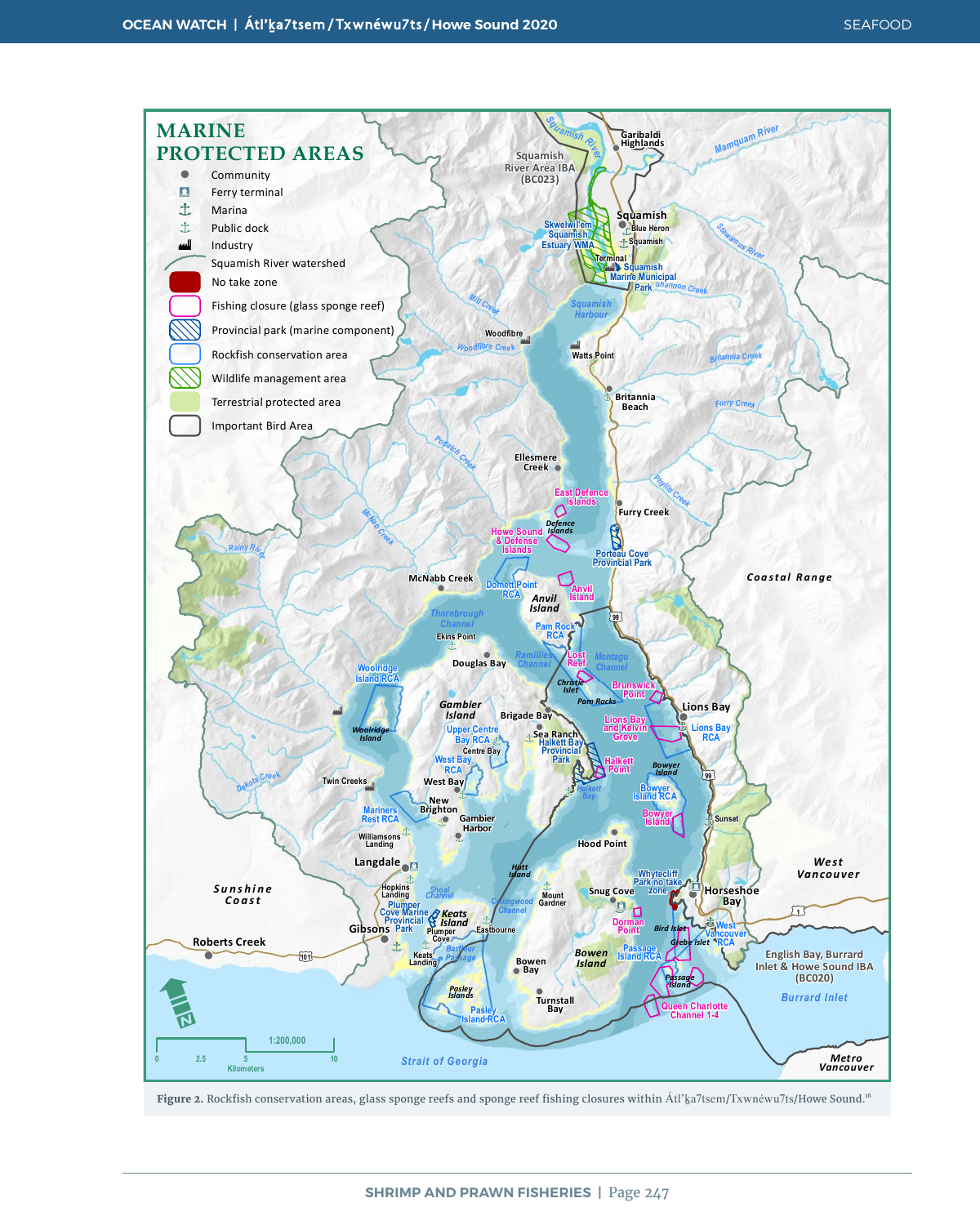# **What has been done since 2017?**

The table below reports on progress made on recommended actions from the previous 2017 article, where identified. Many of these require ongoing action.

| <b>2017 ACTION</b>                                                                                                                                                     | <b>ACTION TAKEN</b>                                                                                                                                                                                                                                                                                                                                                                           |  |
|------------------------------------------------------------------------------------------------------------------------------------------------------------------------|-----------------------------------------------------------------------------------------------------------------------------------------------------------------------------------------------------------------------------------------------------------------------------------------------------------------------------------------------------------------------------------------------|--|
| <b>INDIVIDUAL AND ORGANIZATION ACTIONS</b>                                                                                                                             |                                                                                                                                                                                                                                                                                                                                                                                               |  |
| Use "rot cords" (a<br>biodegradable escape<br>mechanism) on your<br>traps to allow bycatch to<br>escape in the event traps<br>are lost.                                | An amendment to the B.C. Sport Fishing Regulations will likely soon require a<br>biodegradable escape mechanism, or "rot cord," on all recreational prawn and<br>crab traps, allowing bycatch to escape.                                                                                                                                                                                      |  |
| Make sure your buoys are<br>clearly identified with<br>your name.                                                                                                      | This is now mandatory, along with a phone number or unique Fisher<br>Identification Number (FIN). DFO is working towards adopting standardized<br>buoys. Talks continue in 2019, in consultation with the Sports Fishing Advisory<br>Board. When adopted, this will eliminate the use of Styrofoam and other plastic<br>containers that break down and contribute to ocean plastic pollution. |  |
| Release prawns and<br>shrimp that are carrying<br>eggs under their tails<br>(known as berried prawn)<br>and shrimp) as soon as<br>possible at the fishing<br>location. | As of April 2018, prawns with eggs are no longer allowed to be kept. This is in<br>addition to seasonal closures in some areas during critical spawning and larval<br>hatching times (January 1 to March 31). <sup>3</sup>                                                                                                                                                                    |  |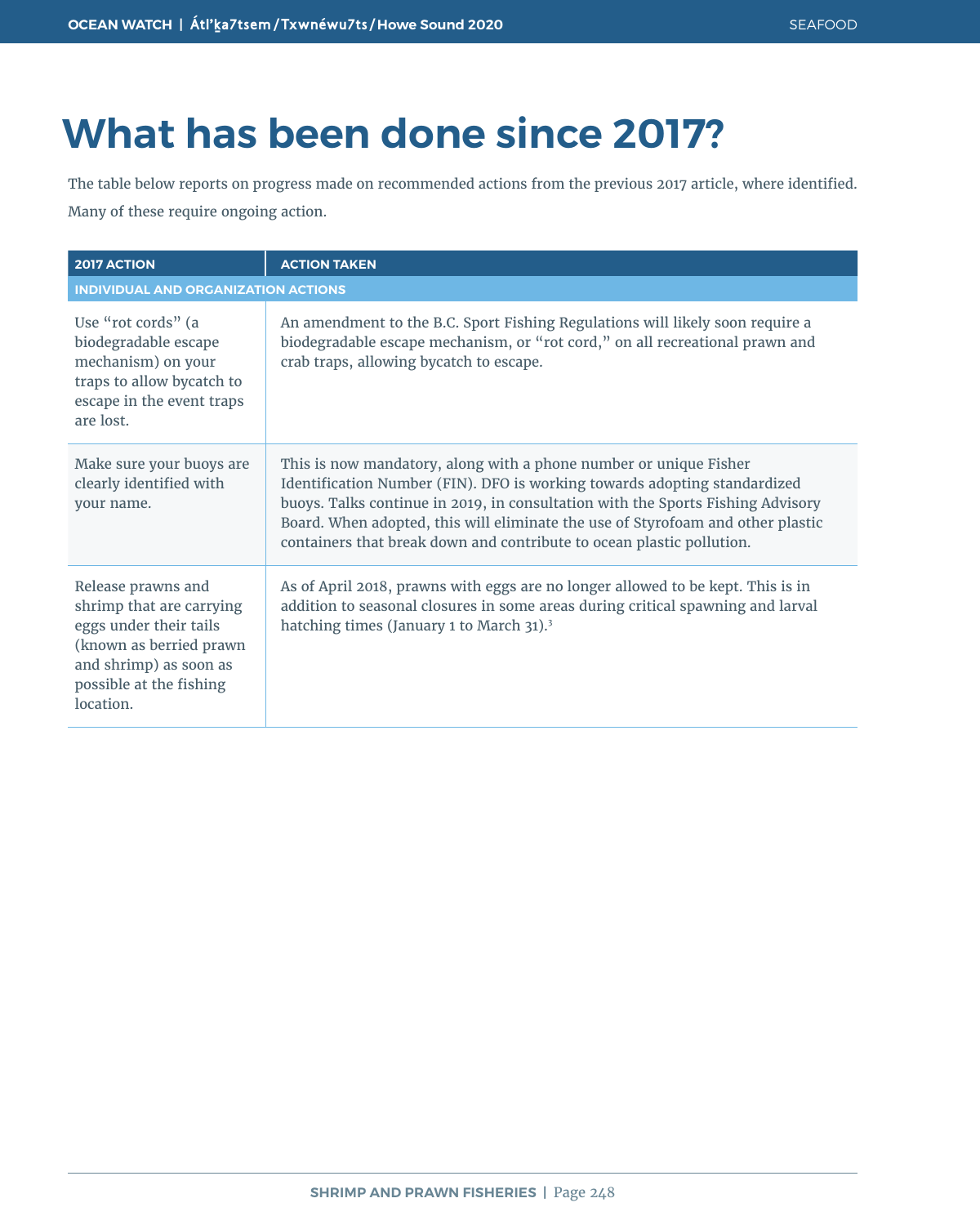| <b>2017 ACTION</b>                                                                                                                                                                                    | <b>ACTION TAKEN</b>                                                                                                                                                                                                                                                                                                                                                                                                                                                                                                                                                                                                                                                                         |
|-------------------------------------------------------------------------------------------------------------------------------------------------------------------------------------------------------|---------------------------------------------------------------------------------------------------------------------------------------------------------------------------------------------------------------------------------------------------------------------------------------------------------------------------------------------------------------------------------------------------------------------------------------------------------------------------------------------------------------------------------------------------------------------------------------------------------------------------------------------------------------------------------------------|
| <b>GOVERNMENT ACTIONS AND POLICY</b>                                                                                                                                                                  |                                                                                                                                                                                                                                                                                                                                                                                                                                                                                                                                                                                                                                                                                             |
| Expand sponge reef<br>closures to include<br>all sponge reefs and<br>bioherms identified<br>in Atl'ka7tsem/<br>Txwnéwu7ts/Howe<br>Sound, in accordance<br>with the Sensitive<br>Benthic Areas Policy. | The previous report detailed nine glass sponge reef areas where bottom contact<br>fishing was prohibited (as of 2015) (see Prawn and Shrimp Fisheries, OWHS 2017).<br>In March 2019, DFO formed eight marine refuge areas to encompass the nine<br>additional glass sponge reefs placed under voluntary protection in 2017. <sup>3</sup> DFO<br>Fishery closures were implemented, which included all fishing activities likely<br>to damage the reefs, including fishing activities for shrimp and prawn. Nine<br>additional glass sponge reef areas in Atl'ka7tsem/Txwnéwu7ts/Howe Sound still<br>require verification in order to determine their ecological importance.                 |
| Allocate more resources<br>to enforcement of fishing<br>regulations, including<br>protected area closures.                                                                                            | The Pacific Prawn Fishermen's Association (PPFA) provides funding annually to<br>DFO for enhanced enforcement; in 2018, \$29,000 was provided. At-sea observers<br>in the prawn trap fishery conducted gear inspections and licence compliance<br>checks (i.e., trap tagging, trap mesh size, buoy identification and logbook<br>completion) on 80% of active vessels during the 2018 season along the B.C. coast. <sup>2</sup><br>Currently, DFO lists the investigation of illegal prawn sales as a top enforcement<br>priority. <sup>3</sup><br>The PPFA received funding support to purchase and supply every commercial<br>prawn vessel with a rockfish descender for the 2020 season. |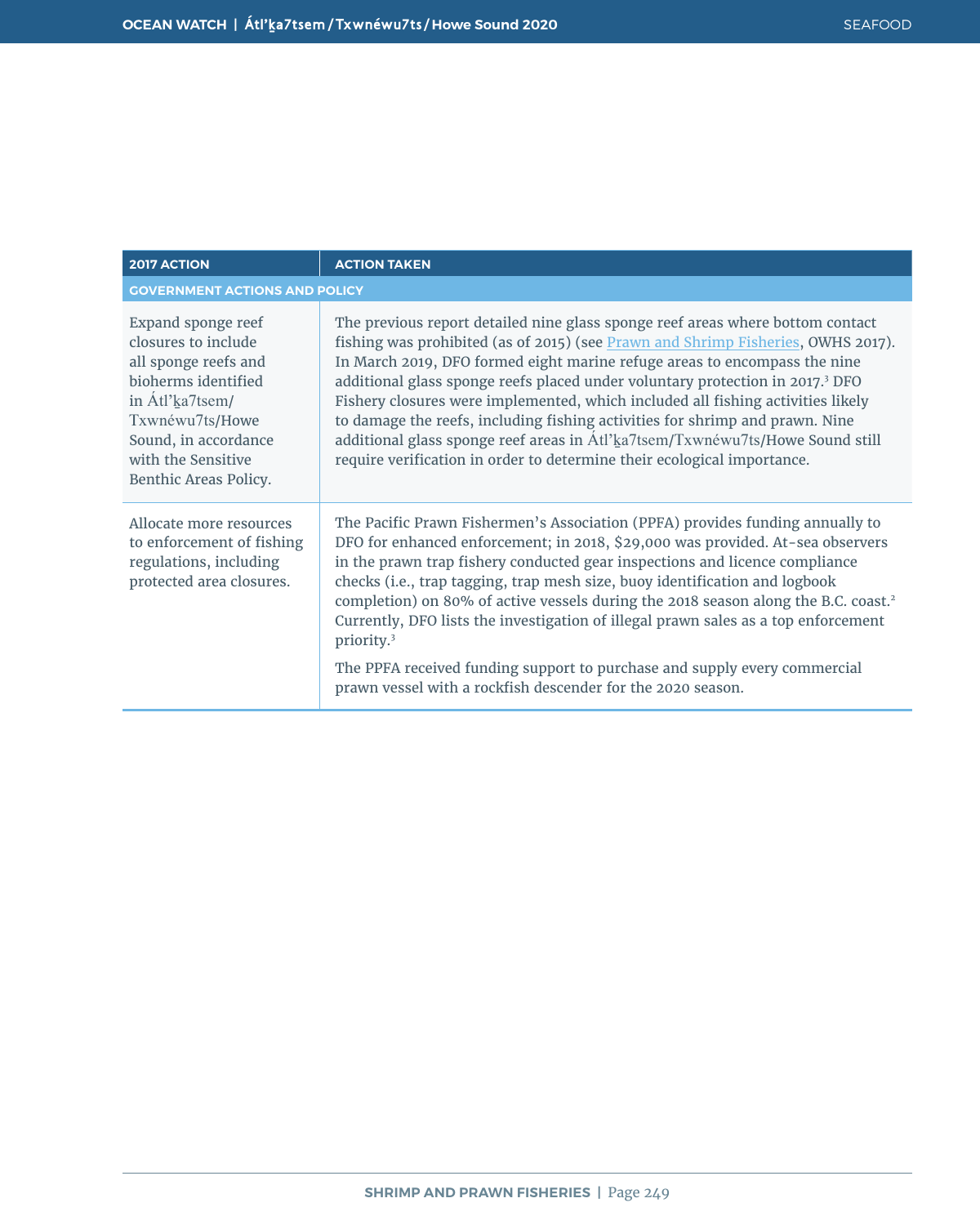# **What can you do?**

A detailed overview of recommended actions relating to climate change is included in *The path to zero carbon municipalities* (OWHS 2020). In some cases, no progress was identified on previous recommended actions; these remain listed below. Additional actions marked as **NEW** also follow.

#### **Individual and Organization Actions:**  $\frac{d}{dx}$

- Make sure your licence is up to date and comply with catch limits when you are sport fishing.
- Keep your traps away from sensitive areas including sponge reefs, bioherms, and RCAs.
- Release live catch (i.e. bycatch) in waters where caught.
- Report any gear theft and the theft of catch from traps to the police.
- Report accurate fishing activity and catch to DFO when requested to do so.
- **NEW** Carry a rockfish descender when fishing within Átl'ḵa7tsem/Txwnéwu7ts/Howe Sound, and if accidental bycatch of rockfish occurs, make sure to release it back to the depth caught within two minutes.
- **NEW** Choose to buy Ocean Wise recommended shrimp and prawn.

#### **Government Actions and Policy:**  $\overline{\mathbf{m}}$

- **NEW** Verify the remaining glass sponge reefs and set up marine refugia and associated fisheries closures.
- **NEW** Establish citizen enforcement officers throughout the Sound, who are granted limited enforcement powers, such as checking catch size, species, and fishing method, and handing out fines for fisheries infringements.

### **Methods**

Information and data were obtained from the DFO website (i.e., fishery notices, Integrated Fisheries Management Plans,<sup>3-6</sup> Sport Fishing Guides); from personal communication with DFO staff who provided Shrimp Survey Bulletins<sup>2</sup> and unpublished data; and from members of the Pacific Prawn Fishermen's Association.

#### **PRE-SEASON FORECASTS**

A five-year running average model is used to forecast shrimp stock size within SMAs with ongoing surveys. This is used to set an initial catch ceiling, which can then be modified with data collected from in-season surveys. SMAs with no survey history have catch ceil